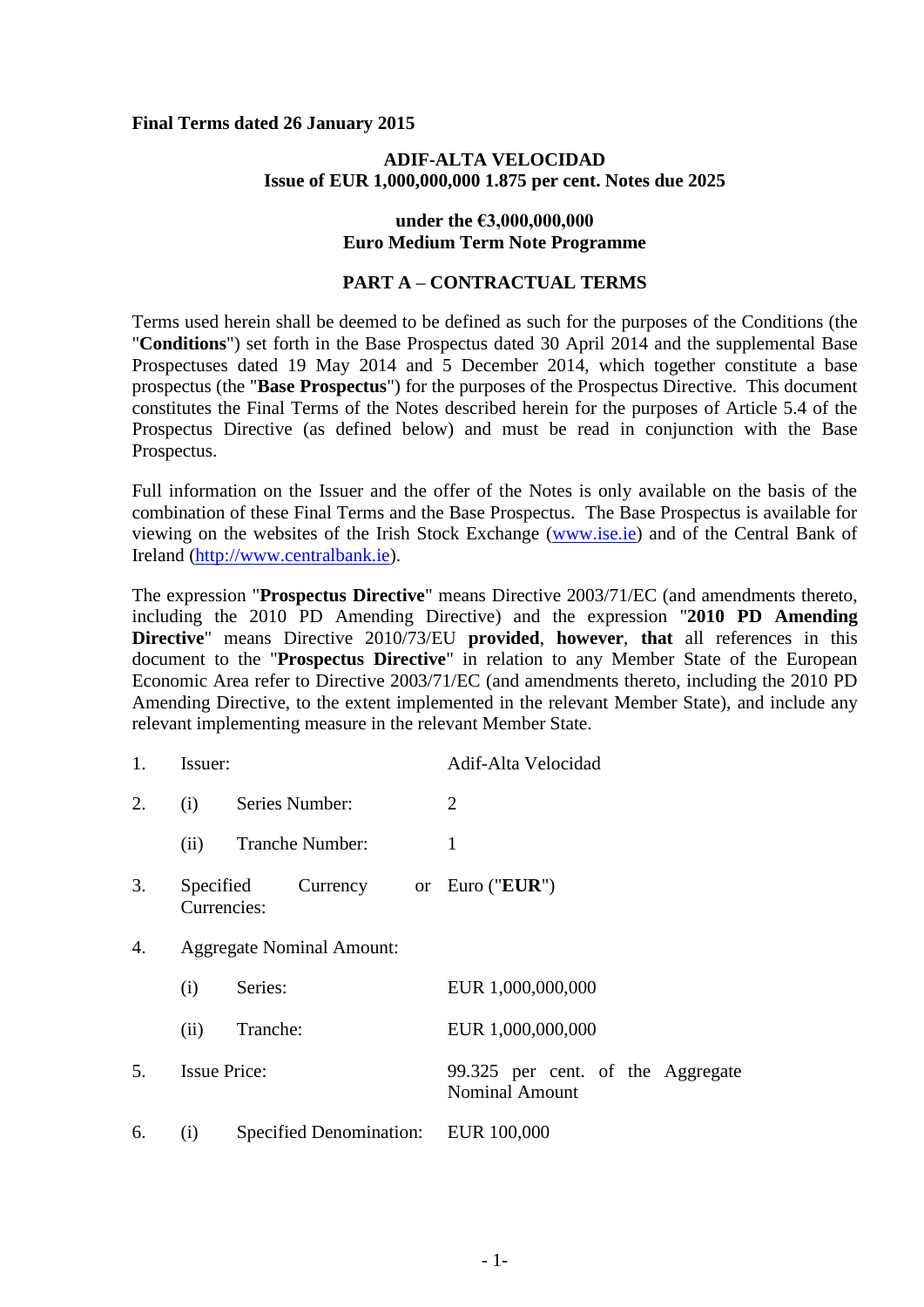|     | (ii)                                                      | <b>Calculation Amount:</b>                  | EUR 100,000                                                                                                                                                                     |
|-----|-----------------------------------------------------------|---------------------------------------------|---------------------------------------------------------------------------------------------------------------------------------------------------------------------------------|
| 7.  | (i)                                                       | <b>Issue Date:</b>                          | 28 January 2015                                                                                                                                                                 |
|     | (ii)                                                      | Commencement<br>Interest<br>Date:           | <b>Issue Date</b>                                                                                                                                                               |
| 8.  |                                                           | <b>Maturity Date:</b>                       | 28 January 2025                                                                                                                                                                 |
| 9.  | <b>Interest Basis:</b>                                    |                                             | 1.875 per cent. Fixed Rate                                                                                                                                                      |
|     |                                                           |                                             | (further particulars specified below)                                                                                                                                           |
| 10. |                                                           | <b>Redemption/Payment Basis:</b>            | Subject<br>to<br>any purchase<br>and<br>cancellation or early redemption, the<br>Notes will be redeemed on<br>the<br>Maturity Date at 100 per cent. of their<br>nominal amount. |
| 11. | Change of Interest or<br><b>Redemption/Payment Basis:</b> |                                             | Not Applicable                                                                                                                                                                  |
| 12. | Put/Call Options:                                         |                                             | Not Applicable                                                                                                                                                                  |
| 13. | (i)                                                       | <b>Status of the Notes:</b>                 | Senior, unsecured                                                                                                                                                               |
|     | (ii)                                                      | of<br><b>Notes</b><br>issuance<br>obtained: | Date Board approval for 25 April 2014 (further developed by<br>the resolutions adopted by the Issuer's<br>special attorneys on 3 December 2014)                                 |

## **PROVISIONS RELATING TO INTEREST PAYABLE**

| 14. | <b>Fixed Rate Note Provisions</b> |                                      | Applicable                                                                                         |  |
|-----|-----------------------------------|--------------------------------------|----------------------------------------------------------------------------------------------------|--|
|     | (i)                               | Rate of Interest:                    | 1.875 per cent. <i>per annum</i> payable in<br>arrear on each Interest Payment Date,<br>unadjusted |  |
|     | (ii)                              | <b>Interest Payment Date:</b>        | 28 January in each year                                                                            |  |
|     | (iii)                             | <b>Fixed Coupon Amount:</b>          | EUR 1,875 per Calculation Amount                                                                   |  |
|     | (iv)                              | Broken Amount(s):                    | Not Applicable                                                                                     |  |
|     | (v)                               | Day Count Fraction:                  | Actual/Actual (ICMA)                                                                               |  |
| 15. |                                   | <b>Floating Rate Note Provisions</b> | Not Applicable                                                                                     |  |
|     |                                   |                                      |                                                                                                    |  |

# **PROVISIONS RELATING TO REDEMPTION**

| 16.<br>Call Option<br>Not Applicable |
|--------------------------------------|
|--------------------------------------|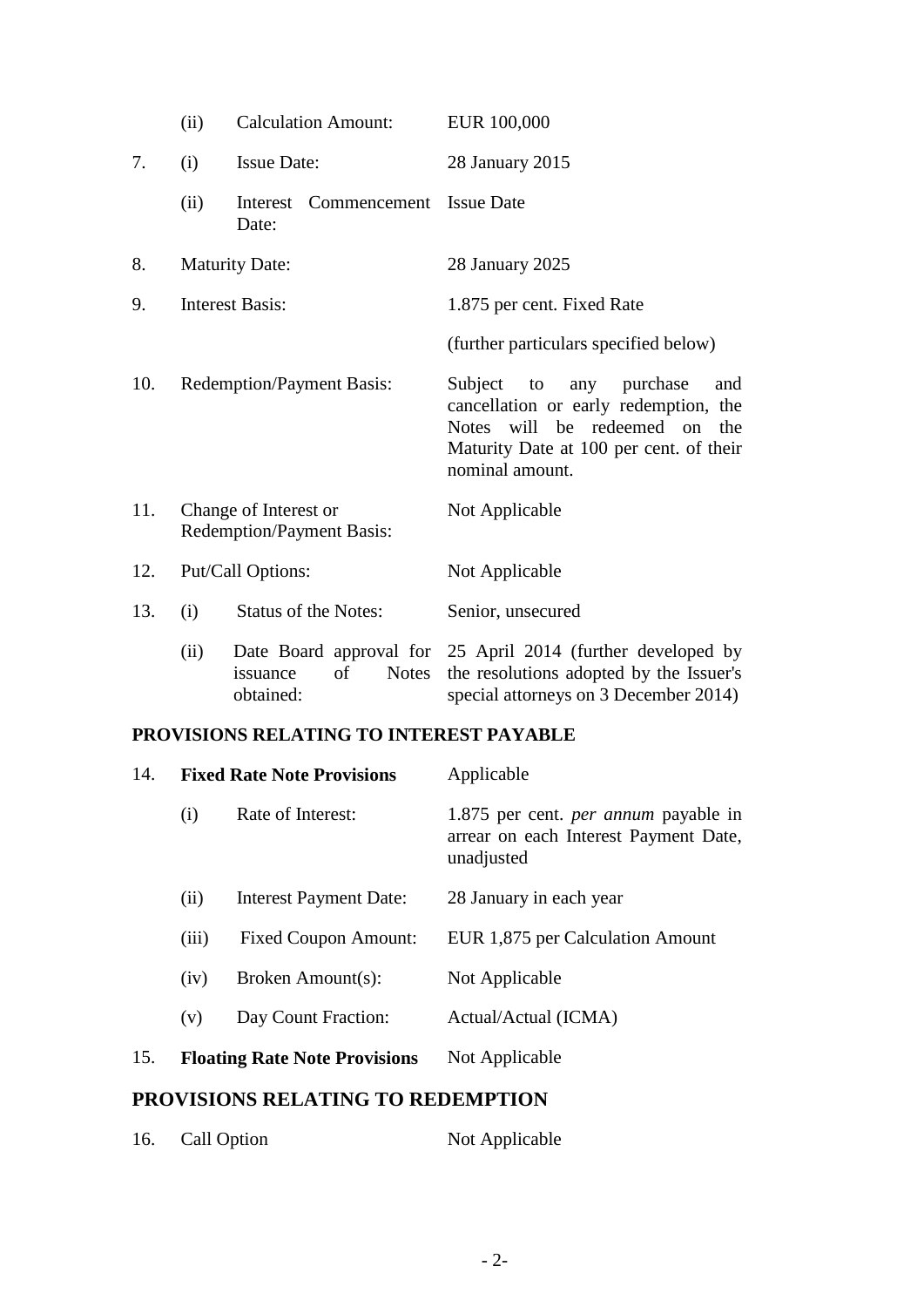17. Put Option Not Applicable

- 18. Final Redemption Amount of EUR 100,000 per Calculation Amount each Note:
- 19. Early Redemption Amount (Tax)

EUR 100,000 per Calculation Amount Early Redemption Amount(s) per Calculation Amount payable on redemption for taxation reasons:

N<sub>o</sub>

20. **Early Termination Amount:** Not Applicable

### GENERAL PROVISIONS APPLICABLE TO THE NOTES

21. Form of Notes: **Bearer Notes:** 

Permanent Global Note exchangeable for Definitive Notes in the limited circumstances specified in the Permanent Global Note

- 22. New Global Note:
- 23. Additional Financial Centre(s) or Not Applicable other special provisions relating to payment dates:
- 24. Talons for future Coupons or No Receipts to be attached to Definitive Notes (and dates on which such Talons mature):

Signed on behalf of ADIF-Alta Velocidad: By: Manuel Martinez Cepeda Miguel Miaja Fol By. Duly authorised Duly authorised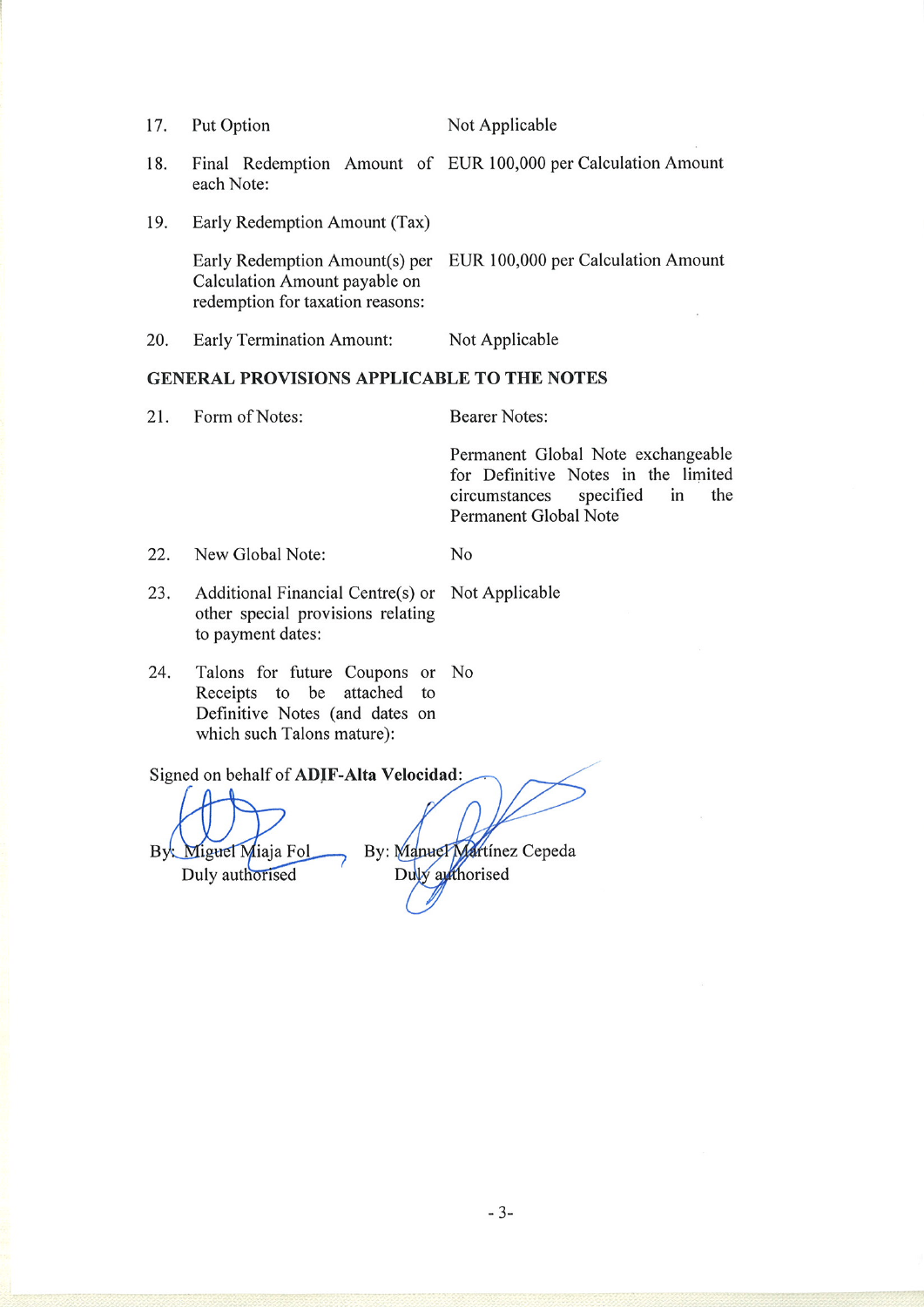#### **PART B – OTHER INFORMATION**

| 1. | <b>LISTING AND ADMISSION</b><br><b>TO TRADING</b> | Application is expected to be made by<br>the Issuer (or on its behalf) for the Notes<br>to be admitted to trading on the AIAF<br>Fixed Income Securities Market in<br>Spain with effect from 28 January 2015.                    |
|----|---------------------------------------------------|----------------------------------------------------------------------------------------------------------------------------------------------------------------------------------------------------------------------------------|
| 2. | <b>RATINGS</b>                                    | The Notes to be issued are expected to<br>be rated:                                                                                                                                                                              |
|    | Ratings:                                          | Moody's: Baa3 (positive outlook)                                                                                                                                                                                                 |
|    |                                                   | Fitch: BBB+ (stable outlook)                                                                                                                                                                                                     |
|    |                                                   | Fitch Ratings España, S.A. ("Fitch")<br>and Moody's Investors Service España,<br>S.A. ("Moody's") are established in the<br>EEA and registered under Regulation<br>$(EU)$ No $1060/2009$ , as amended (the<br>"CRA Regulation"). |
| 3. | <b>THE ISSUE/OFFER</b>                            | <b>INTERESTS OF NATURAL AND LEGAL PERSONS INVOLVED IN</b>                                                                                                                                                                        |

- (i) Method of distribution: Syndicated
- (ii) If syndicated:
	- (a) Names of Managers: Joint Lead Managers:

Banco Santander, S.A. Barclays Bank PLC BNP Paribas HSBC Bank plc Société Générale

- (b) Stabilising  $Manager(s)$  (if any): Banco Santander, S.A.
- (iii) If non-syndicated, name and address of Dealer: Not Applicable

## 4. **TOTAL EXPENSES**

Estimated total expenses: EUR 50,000

5. **YIELD**

Indication of yield: 1.950 per cent. *per annum*

6. **OPERATIONAL**